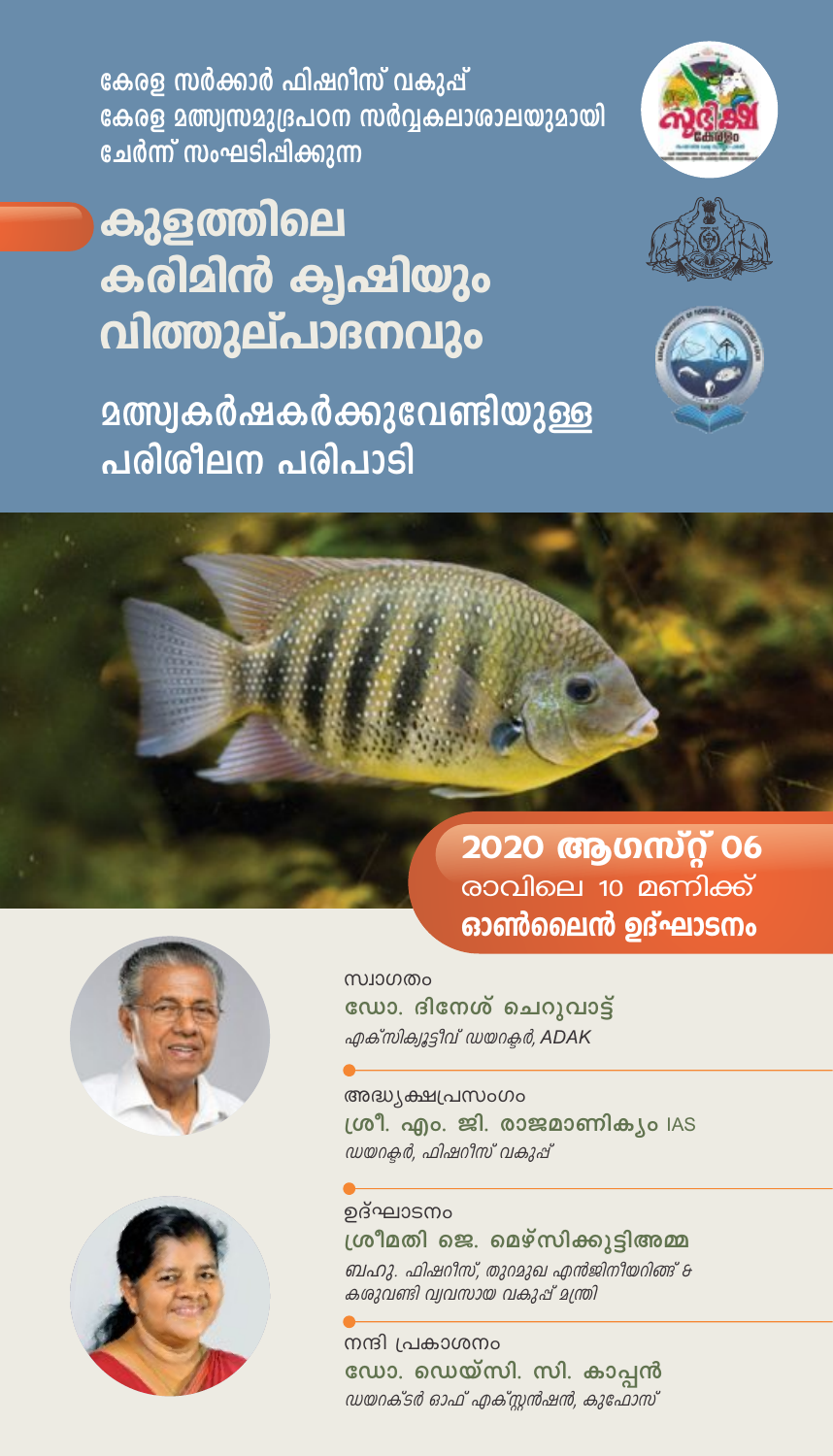## Training for Pearlspot farming in pond and Seed production

| Training sessions Moderator: Sri. Ignatious Mandro B, Joint Director of Fisheries |                                                            |                                                                                                                                                                                                                  |                                    |  |  |
|-----------------------------------------------------------------------------------|------------------------------------------------------------|------------------------------------------------------------------------------------------------------------------------------------------------------------------------------------------------------------------|------------------------------------|--|--|
| Time                                                                              | Topic of discussion                                        | Contents                                                                                                                                                                                                         | Expert/Officer                     |  |  |
| Day-1 Theory (06/08/2020)                                                         |                                                            |                                                                                                                                                                                                                  |                                    |  |  |
| 10.30                                                                             | Module-1<br>Introduction to fish<br>farming                | Introduction to fish farming.<br>Bionomics of pearlspot.<br>Various farming practices                                                                                                                            | Dr. Binu Varghese,<br><b>KUFOS</b> |  |  |
| 11.45                                                                             | Module-2<br>Backyard seed<br>production                    | Breeding biology, pairing, egg<br>deposition, parental care, seed<br>rearing                                                                                                                                     | Smt. Manju S                       |  |  |
| 2.00                                                                              | Module-3<br>Pre-stocking<br>management                     | Site selection.<br>Design and construction of<br>fish pond. Drying, liming,<br>disinfection, manuring.                                                                                                           | Smt. Fathima S<br>Hameed           |  |  |
| 3.15                                                                              | Module-4<br>Stocking<br>management                         | Selection of healthy fish<br>seed, packing, transportation,<br>quarantine, acclimatization,<br>stocking density, nursery<br>management in happa/cage                                                             | Dr. Joyni Jacob                    |  |  |
| Day-2 Theory (07/08/2020)                                                         |                                                            |                                                                                                                                                                                                                  |                                    |  |  |
| 10.00                                                                             | Module-5<br>Post stocking<br>management &<br>Harvesting    | Food & feeding, growth<br>monitoring. Harvesting, post<br>harvest handling, storage and<br>marketing                                                                                                             | Smt. Sofji S Bhadran               |  |  |
| 11.15                                                                             | <b>Experience sharing</b><br>by farmers                    |                                                                                                                                                                                                                  |                                    |  |  |
| 11.45                                                                             | Module-6<br>Water quality and<br>fish health<br>management | Importance of water quality<br>parameters, its evaluation and<br>management (DO, pH, salinity,<br>temperature, TAN, NO <sub>3</sub> N,<br>NO <sub>2</sub> N, alkalinity)<br>Fish health & disease<br>management, | Sri Aneesh P                       |  |  |